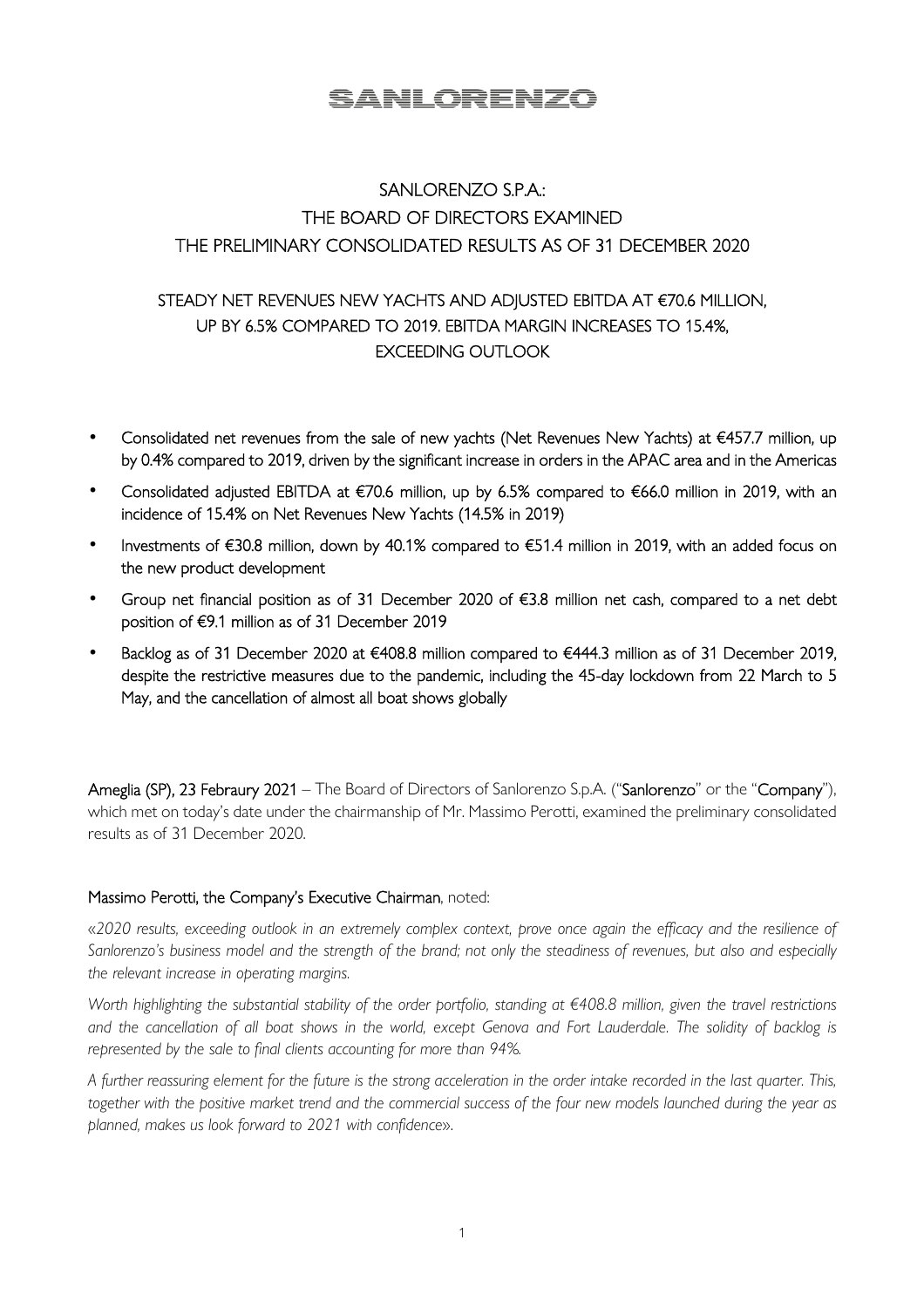### ANALYSIS OF CONSOLIDATED NET REVENUES NEW YACHTS

Net Revenues New Yachts<sup>1</sup> for the financial year ended 31 December 2020 amounted to €457.7 million, up by 0.4% compared to €455.9 million as of 31 December 2019, confirming the outolook for the year. A remarkable result in the current situation, also generated from steady selling prices, thanks to the high-end positioning of the brand, and from a shift in product mix towards larger yachts in the Yacht and Bluegame divisions.

In the fourth quarter, Net Revenues New Yachts amounted to €135.1 million, up by 10.4% compared to €122.4 million during the same period of 2019.

#### *Net Revenues New Yachts by division*

| (E'000)                  |         | Year ended 31 December | Change  |            |          |                              |
|--------------------------|---------|------------------------|---------|------------|----------|------------------------------|
|                          | 2020    | % of total             | 2019    | % of total |          | 2020 vs. 2019 2020 vs. 2019% |
| Yacht Division           | 292.790 | 64.0%                  | 289.945 | 63.6%      | 2.845    | $+1.0%$                      |
| Superyacht Division      | 135.794 | 29.7%                  | 150.016 | 32.9%      | (14,222) | $-9.5%$                      |
| <b>Bluegame Division</b> | 29.119  | 6.4%                   | 15.974  | 3.5%       | 13.145   | $+82.3%$                     |
| Net Revenues New Yachts  | 457.703 | 100.0%                 | 455.935 | 100.0%     | 1.768    | $+0.4%$                      |

The Yacht Division generated Net Revenues New Yachts of €292.8 million, equal to 64.0% of the total, up by 1.0% compared to 2019, driven by sales of larger yachts.

Net Revenues New Yachts for the Superyacht Division amounted to €135.8 million, equal to 29.7% of total, down by 9.5% compared to 2019, due to the restrictive measures on travel, which have slowed down the validation of production milestones by suveryors and owner's representatives, professional figures typically involved in the superyacht construction process.

The Bluegame Division recorded Net Revenues New Yachts of €29.1 million, equal to 6.4% of total, up by 82.3% compared to 2019, thanks to the excellent sales results of the new BGX line, with the addition of the second model BGX60, launched in 2020.

| (E'000)                 | Year ended 31 December |            |         |            | Change    |                              |
|-------------------------|------------------------|------------|---------|------------|-----------|------------------------------|
|                         | 2020                   | % of total | 2019    | % of total |           | 2020 vs. 2019 2020 vs. 2019% |
| Europe                  | 234.090                | 51.1%      | 279.578 | 61.3%      | (45, 488) | $-16.3%$                     |
| <b>APAC</b>             | 103.661                | 22.6%      | 73.007  | 16.0%      | 30.654    | $+42.0%$                     |
| Americas                | 82.807                 | 18.1%      | 71.744  | 15.7%      | 11.063    | $+15.4%$                     |
| Middle East and Africa  | 37.145                 | 8.1%       | 31.606  | 6.9%       | 5.539     | $+17.5%$                     |
| Net Revenues New Yachts | 457.703                | 100.0%     | 455.935 | 100.0%     | 1.768     | $+0.4%$                      |

#### *Net Revenues New Yachts by geographical area*

Europe recorded Net Revenues New Yachts of €234.1 million (of which €64.0 million generated in Italy), accounting for 51.1% of the total, down by 16.4% compared to 2019, due to the persistence of the restrictive measures.

The APAC area recorded Net Revenues New Yachts of €103.7 million, accounting for 22.6% of the total, an increase of 42.0% compared to 2019, thanks to a solid recovery of sales from the second quarter, fostered by the commercial strength of the long-standing brand representative of the Group in the region, the most important yacht distributor in Asia.

The Americas recorded Net Revenues New Yachts of €82.8 million, accounting for 18.1% of the total and up by 15.4% compared to 2019, boosted by a positive market dynamic during the fourth quarter, promptly seized thanks to the direct presence of the subsidiary Sanlorenzo of the Americas LLC.

The Middle East and Africa area recorded Net Revenues New Yachts of €37.1 million, accounting for 8.1% of the total, up by 17.5% compared to 2019.

 $^1$  Net Revenues New Yachts are calculated as the algebraic sum of revenues from contracts with customers relating to new yachts net of relative sales commissions. According to the IFRS, the sale price of the new yachts and, therefore, also the calculation of the associated revenues includes the difference between the value attributed contractually to the pre-owned boats subject to exchange and their relative fair value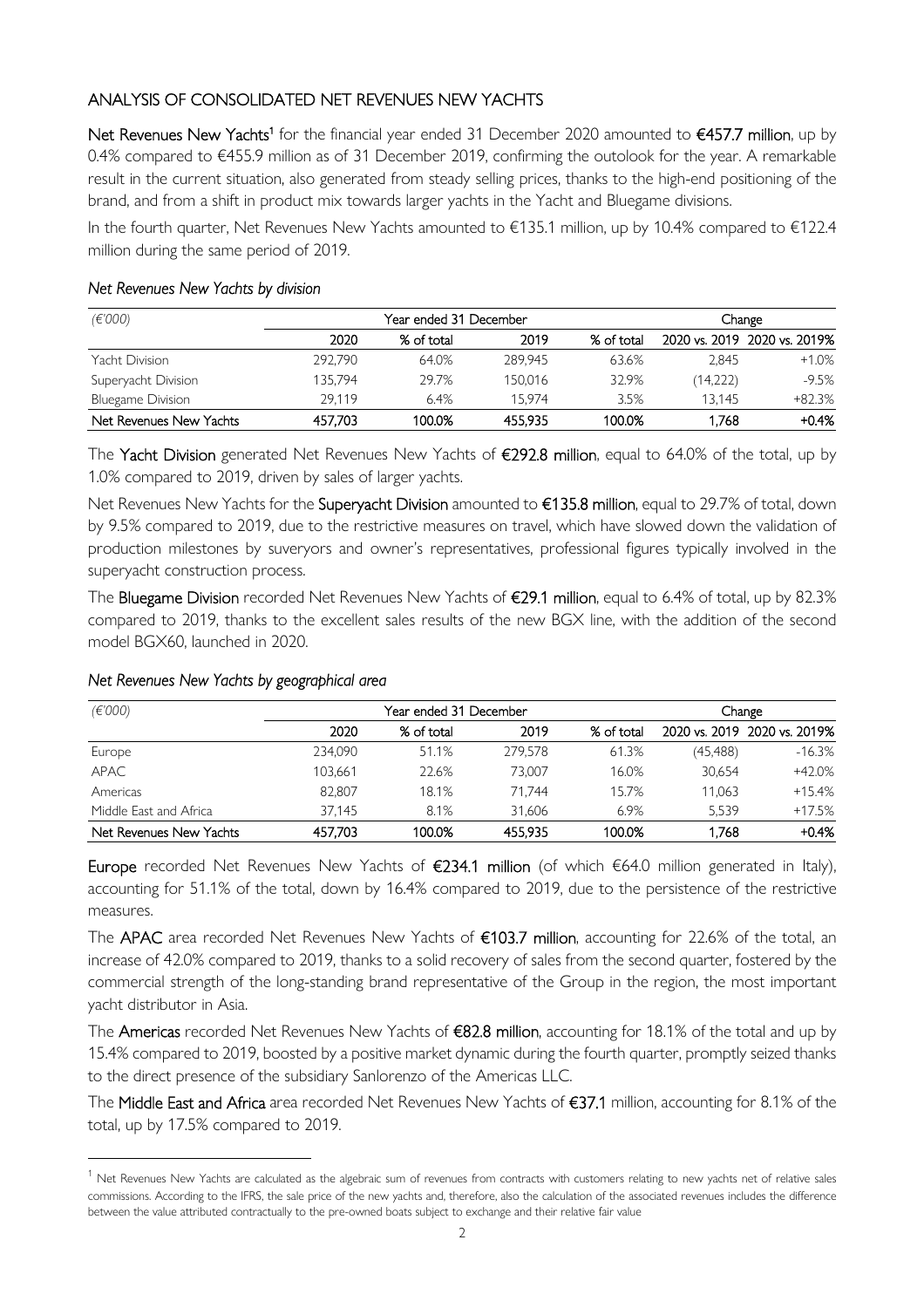#### OPERATING RESULTS

**Adjusted EBITDA**<sup>2</sup> in the financial year 2020 reached **€70.6 million**, up by 6.5% compared to €66.0 million in 2019. The margin on Net Revenues New Yachts increased from 14.5% in 2019 to 15.4% in 2020, exceeding the outlook. EBITDA<sup>3</sup>, including non-recurring components linked to the non-monetary costs of the 2020 Stock Option Plan and the expenses incurred for COVID-19 for a total of €1.4 million, amounted to €69.2 million, up by 15.5% compared to €60.0 million in 2019.

The significant growth in gross operating margin is a result of the efficiencies generated by the full implementation of the new production capacity following the relevant investments of the previous years and the consequent higher absorption of fixed costs.

Key factors for this achievement have been the prompt restart of industrial activities following the halt in March-April and the efficient reorganisation of production in compliance with the safety and prevention protocol, that implied extra working in August.

#### INVESTMENTS

Investments made during the financial year amounted to  $\epsilon$ 30.8 million compared to  $\epsilon$ 51.4 million in 2019, with an incidence on Net Revenues New Yachts down from 11.3% in 2019 to 6.7% in 2020.

In particular, investments for additional production capacity decreased from €29.6 million in 2019 to €11.2 million in 2020, with the completion of the expansion of the Ameglia site in the first months of the year and the acquisition of the Massa shipyard<sup>4</sup> in December.

The strategy to expand the product ranges, introducing highly sustainable innovations and technologies, has been fully confirmed, with investments of €15.7 million, up by 3.3% compared to 2019. The significant amount dedicated to new product development enabled the launch of four new models during 2020.

#### NET FINANCIAL POSITION

The Group recorded a net cash position of €3.8 million as of 31 December 2020, compared to a net debt position of €5.1 million as of 30 September 2020 and €9.1 million as of 31 December 2019, following the IPO.

Cash and cash equivalents as of 31 December 2020 were  $\epsilon$ 94.4 million. At the same date, total available liquidity was €227.3 million, including undrawn credit lines of €132.9 million<sup>5</sup>.

#### BACKLOG

Backlog<sup>6</sup> as of 31 December 2020, conventionally cleared from Net Revenues New Yachts recorded during the year, amounted to €408.8 million, compared to €444.3 million as of 31 December 2019.

This result has been fostered by a strong acceleration in the order intake in the fourth quarter of the year, which recorded new orders for €196.3 million, thanks to a solid market recovery and to the success of the new models launched in 2020, as well as to the targeted marketing and commercial initiatives undertaken by the Group.

€305.1 million of the backlog relate to 2021, providing good visibility on Net Revenues New Yachts expected for the current year.

<sup>&</sup>lt;sup>2</sup> Adjusted EBITDA is calculated by adding amortisation/depreciation expenses to operating profit/loss adjusted for non-recurring items. Non-recurring items for financial year 2020, equal to €1.4 million, are mainly related to the non-monetary costs of the 2020 Stock Option Plan and the expenses incurred for COVID-19. Non-recurring items for financial year 2019, equal to €6.1 million, are entirely related to the costs of the IPO transaction.

<sup>&</sup>lt;sup>3</sup> EBITDA is calculated by adding amortisation/depreciation expenses to operating profit/loss.

<sup>&</sup>lt;sup>4</sup> Previously occupied by virtue of a lease agreement with Immobiliare FIPA S.r.l.

 $^5$  Total available credit lines equal to €134.7 million, excluding credit lines for reverse factoring and confirming.

<sup>&</sup>lt;sup>6</sup>Backlog is calculated as the sum of the value of all orders and sales contracts signed with customers or brand representatives relating to yachts for delivery or delivered in the current financial year or for delivery in subsequent financial years. For each year, the value of the orders and contracts included in the backlog refers to the relative share of the residual value from 1 January of the year in question until the delivery date. The backlog relating to yachts delivered during the year is conventionally cleared on 31 December.